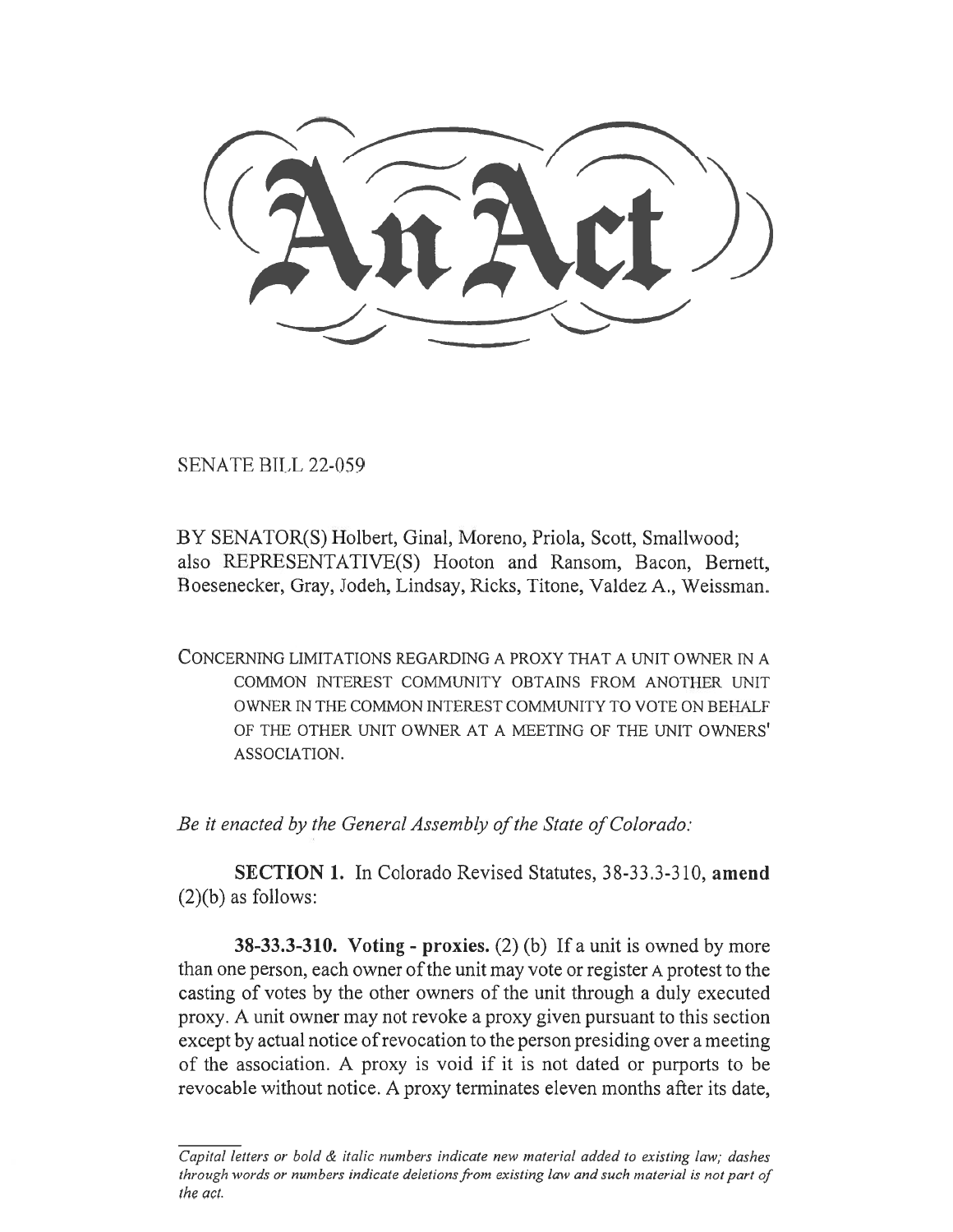unless it provides otherwise THE PROXY ITSELF INDICATES AN EARLIER TERMINATION DATE.

SECTION 2. Act subject to petition - effective date applicability. (1) This act takes effect at 12:01 a.m. on the day following the expiration of the ninety-day period after final adjournment of the general assembly; except that, if a referendum petition is filed pursuant to section 1 (3) of article V of the state constitution against this act or an item, section, or part of this act within such period, then the act, item, section, or part will not take effect unless approved by the people at the general election to be held in November 2022 and, in such case, will take effect on the date of the official declaration of the vote thereon by the governor.